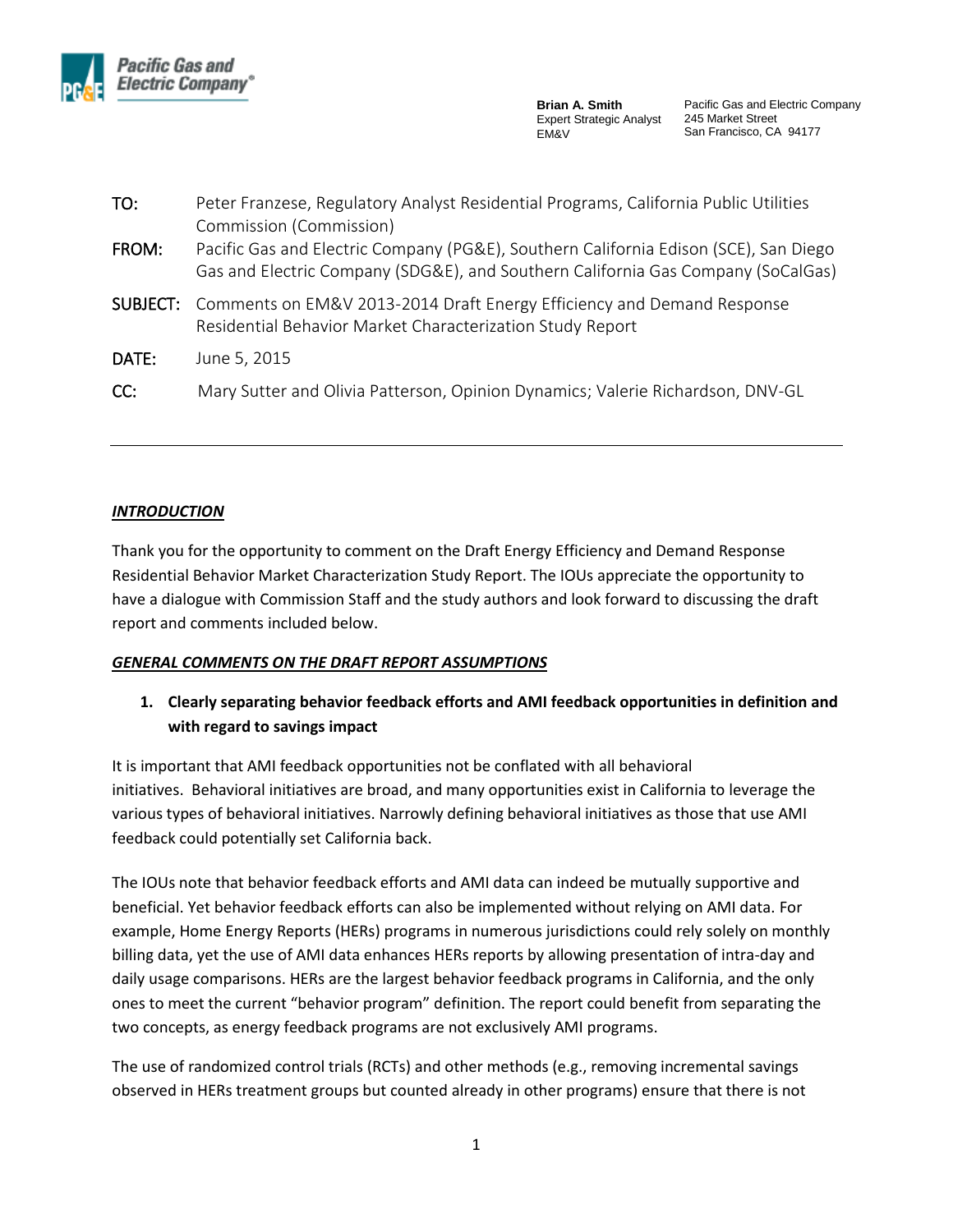

Pacific Gas and Electric Company 245 Market Street San Francisco, CA 94177

overlap between the EE/DR/AMI funding streams and any energy savings. In this manner, behavior savings can be assessed above and beyond AMI savings.

The IOUs recommend using the proposed Behavioral Summit (described below) to explore this issue further.

## **2. Behavioral initiatives cover both resource and non-resource initiatives**

The IOUs would like to suggest that the report mention that current behavioral initiatives cover both resource and non-resource initiatives. Many of the examples cited in the report (e.g., Smart Thermostat Pilots) are Emerging Technologies (ET) Pilots, which by definition, are non-resource programs and do not result in savings claims. In addition, there are other behavioral initiatives that do not meet the threeprong behavior definition (e.g., comparative energy usage and disclosure; ex post measurement; RCT) for claiming savings via ex-post evaluation. This distinction between resource and non-resource initiatives explains why savings information is not available in the Program Tracking Database for many behavior style types of projects since only resource initiatives would be included. The report would benefit from distinguishing between these different types of behavioral initiatives when discussing associated savings.

### *Comments on Draft Report Conclusions*

### **1. Improving data quality of behavior feedback efforts and associated benefits.**

The IOUs agree that there is a need for better data on results from California and nationwide residential behavioral feedback efforts and supports the recommendations put forth in the Study. Standardized metrics would help the CPUC and PAs better demonstrate the positive impacts of behavioral based initiatives and their important contribution to the state's aggressive EE and carbon reduction goals. These guidelines should be carefully structured with utility input so as to foster rather than discourage innovation.

The Study authors recommend a CPUC oversight group for behavioral initiatives. The IOUs support this recommendation, however, suggest that it be expanded to other stakeholders as well to ensure that current and future CPUC policies align with trends and future opportunities for behavior based initiatives. As part of Phase 2 of R.13-11-005, the Joint Parties have recommended expansion of stakeholder involvement in PAs' portfolios. The Utilities encourage Commission Staff to consider leveraging the stakeholder concepts included in the Joint Parties proposal as they begin to form oversight groups for behavior-based initiatives.

Additionally, it is our understanding that the Commission's Integrated Demand-Side Resource (IDSR) Programs proceeding (R.14-10-003) is addressing similar issues. The proceeding is intending to develop a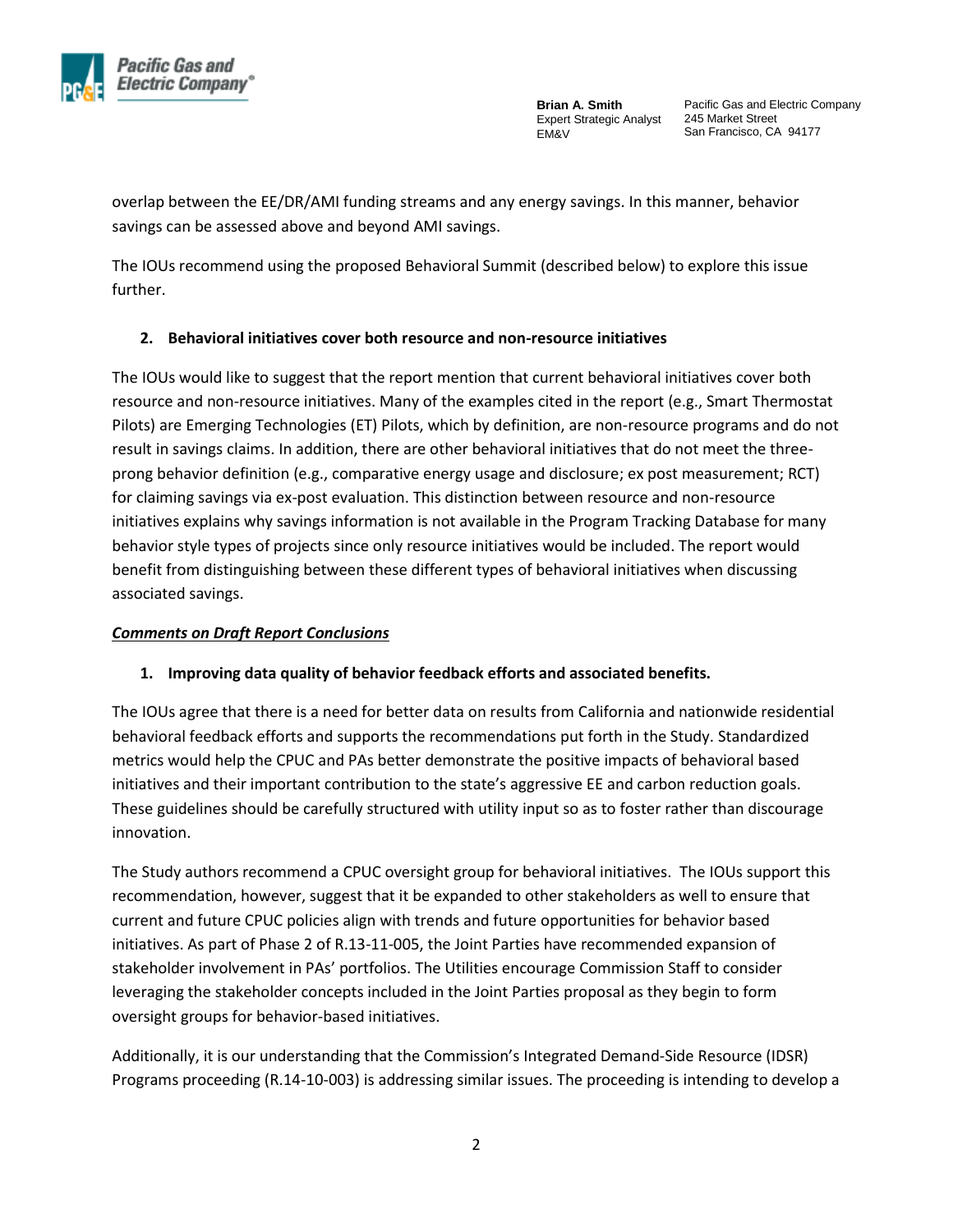

Pacific Gas and Electric Company 245 Market Street San Francisco, CA 94177

regulatory policy framework that would streamline the offering of demand-side resource programs. This issue is best addressed in that proceeding

Specific to Southern California Gas Company (SoCalGas), as outlined in its 2013-14 Energy Efficiency PIP, SoCalGas behavioral change conservation programs are currently being implemented and funded through the SoCalGas Advanced Meter project, authorized in D.10-04-027, and specific to regulatory proceedings associated with A.08-09-023, "Application of Southern California Gas Company for Approval of Advanced Metering Infrastructure." SoCalGas is adhering to the CPUC decision requirements in that proceeding which included establishing a system to track and attribute program costs and projected savings from conservation, and submitting Semi Annual reports to the CPUC Energy Division. The SoCalGas Advanced Meter Semi Annual Reports submitted to the CPUC may be accessed at the following location: [http://www.socalgas.com/regulatory/A0809023.shtml.](https://urldefense.proofpoint.com/v2/url?u=http-3A__www.socalgas.com_regulatory_A0809023.shtml&d=AwMFAw&c=hLS_V_MyRCwXDjNCFvC1XhVzdhW2dOtrP9xQj43rEYI&r=mA_IbFTRfCxL7D2M-d9nxA&m=g1TV-Sj9gB5SPCSTA0F2BPh7jKEyz_3r4dfwIouSYvQ&s=w1OUqgNiNRXnlOl8-BQpQBz27bMdbAc7seM4KJeXQ-U&e=) The behavior program conservation results reported within these CPUC reports are derived from rigorous program evaluation provided by SoCalGas' third party program evaluation consultant Nexant and provide a solid example of a statistically rigorous framework suitable for evaluating utility behavior change pilot programs that incorporate experimental design and ex post evaluation.

# **2. Improving the ability of CPUC staff to assess and prioritize behavior feedback efforts across funding streams.**

The IOUs support this recommendation, with the caveat that different behavior efforts do not claim or report savings due to the reasons cited in comment 2 above. Only efforts meeting the three-prong, narrow behavior definition report savings.

Please note that the cost-effectiveness methodology for behavior feedback efforts may be informed by the outcome of several other Commission proceedings where cost effectiveness is being considered. These include: (1) the Integrated Demand-Side Resource Programs (IDSR) OIR (R.14-10- 003); (2) the Demand Response OIR (R.13-09-001) (draft methodology issued); (3) the Energy Efficiency OIR (R.13-11-005) (cost-effectiveness identified as a phase 3 issue); (4) and potentially other proceedings.

With regards to tracking of impacts and reporting, the IOUs note that with the exception of very specific behavioral efforts, it would be challenging to parse out the impacts of behavior feedback efforts for complex initiatives such as the Whole Building approach. IDSR OIR is addressing funding silos and reporting and is intending to develop a regulatory policy framework that would streamline the offering of demand-side management programs. The IOUs recommend that these issues be addressed in the IDSR proceeding.

The IOUs believe a behavior oversight group may be beneficial, but recommend inclusion of industry experts and other interested stakeholders to ensure that California is able to incorporate the full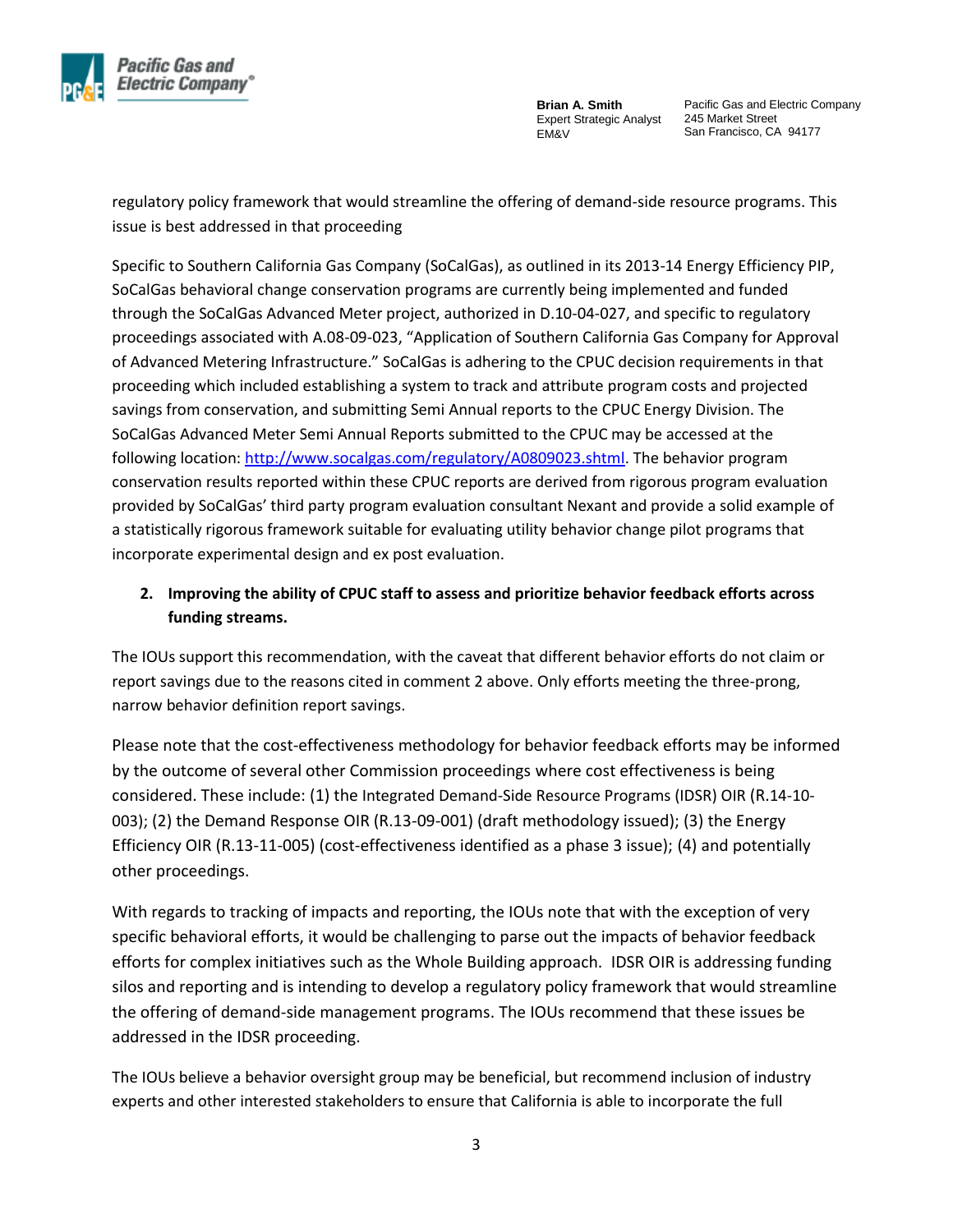

Pacific Gas and Electric Company 245 Market Street San Francisco, CA 94177

breadth of behavioral based in initiatives in Portfolio Administrators' portfolios. Commission policies must align with the fundamental building blocks of behavioral-based initiatives for these programs to be successful in California.

#### **3. Reducing vendor barriers to accessing AMI data and collaborating with IOUs.**

The IOUs agrees that the CPUC, IOUs and vendor community should continue to collaborate to foster a more robust marketplace for residential feedback programs and technologies that leverage AMI data. That said, utility customers should continue to authorize/control the dissemination of their data to third party vendor tools and technologies. AMI data should be transferred in accordance with current data privacy regulatory frameworks, rules and regulations, such as CPUC D.14-05-016 "Decision Adopting Rules to Provide Access to Energy Usage and Usage-related Data while Protecting Privacy of Personal Data," to ensure protection of customer privacy.

As noted in the report, the IOUs have been actively working to expand the marketplace for energy feedback and AMI data leveraging companies. The IOUs have enhanced the Green Button Download data download offering into Green Button Connect, a data streaming beta program. Green Button Connect allows registered vendor(s) to connect to a customer's AMI data via an automated Application Program Interface (API). There are no restrictions on the number of vendors that may register and receive AMI data. Currently only electric data may be shared, however PG&E is expanding the platform's capabilities to include gas data in the near future. More information on the platform can be found a[t www.pge.com/ShareMyData/.](http://www.pge.com/ShareMyData/)

The IOUs fully support fostering a competitive marketplace and including innovative technologies such as smart thermostats in its portfolio of EE products. However, the utilities caution that the CPUC's ex ante team's standard for proving and verifying savings from these devices and associated programs can be arduous and require significant amounts of AMI data collected both prior to the intervention (to provide a baseline) and after. The development, testing, and approval processes are measured in years, a period far longer than many vendors are accustomed to.

In addition, the IOUs would like to suggest other reasons why market adoption may be low for technologies that enable residential behavior feedback. First, Smart Meter Upgrade and the market approach to enabling HAN only included making meter data available, and funding was not allocated to provide devices. Device vendors are reluctant to invest in marketing devices to the degree necessary to enable widespread adoption, and continue to petition utilities to raise customer awareness of and demand for devices, resulting in a cycle of non-adoption. Second, the communication protocol built into the Smart Meter devices has not been widely embraced by the technology community. Third, many consumers find the feedback from HAN devices to be of limited value since residential time-of-use energy pricing is not widely deployed.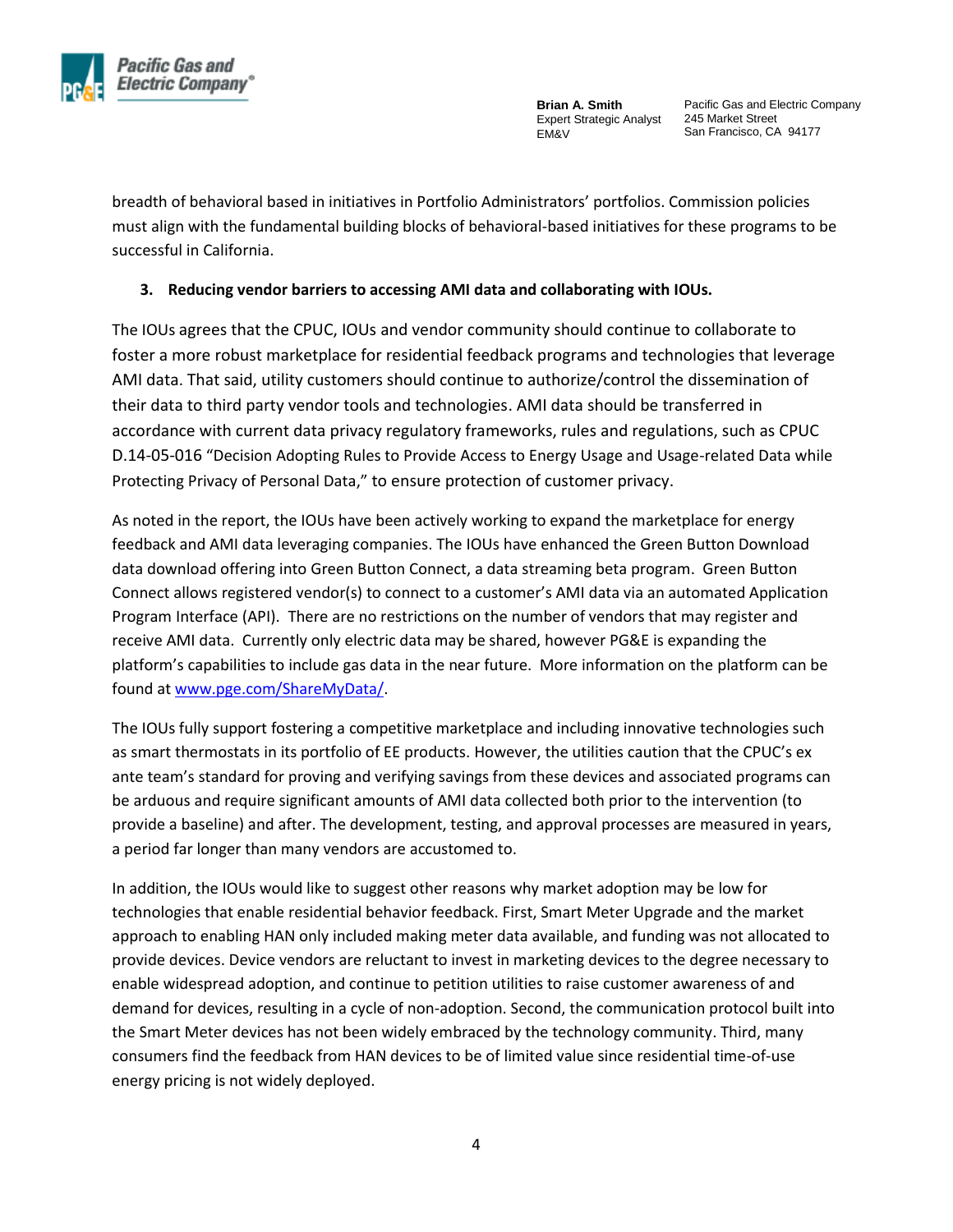

Pacific Gas and Electric Company 245 Market Street San Francisco, CA 94177

The IOUs appreciate the challenges vendors face in entering IOU programs. While IOUs provide various venues to educate vendors on working with IOUs, including SMB events, via CEEIC, PAGs, TRIO, ETCC etc. in many cases vendors remain unaware of many of the CPUC requirements to prove, verify and validate products savings claims before they are able to be incorporated into IOU resource portfolios. As such, the IOUS recommend the Commission Staff host stakeholder workshops to explain and provide a deep dive into important ex ante requirements that are outside of a PAs' control such as DEER, data requirements for ex ante workpapers etc. In addition, some vendors that attempt to partner with the IOUs do not propose unique or more advanced solutions than those currently being implemented.

IOUs support the study's recommendation to determine an approach to shortening the timeline for introducing behavior products in the DSM portfolio. First, the IOUs recommend that PAs, CPUC, etc. convene a "Behavioral Summit" in summer 2015 to refine and solidify an expanded definition of behavioral initiatives that PG&E is willing to host and agree on research projects to demonstrate an approach to designing behavior programs. Second, the IOUs recommend that CPUC staff, IOUs and stakeholders work collaboratively with the CPUC ex ante team to determine and agree upon policy changes that will be required to fully incorporate the full breadth of behavioral initiatives into EE portfolios. In particular, the IOUs highly recommend a re-examine of the baseline policies, currently being tackled as part of Phase 2 and 3 of R.13-11-005. Finally, CPUC policy regarding savings claims for installations should be revisited for veracity and consistency with recommendations in this study.

Also, of note - on page 49 of the Study, the authors reference a draft bill which is currently in the California Assembly for consideration (AB 793). The IOUs strongly support the goal of ensuring customers understand the benefits of energy management systems, and offering its customers more opportunities to take advantage of such technology to improve their buildings energy performance and eliminate unnecessary energy use. However, the IOUs recommend striking references to AB 793 as it has not been signed into law, a feat which will not occur until early Fall, provided that it successfully passes through both the Assembly and Senate. In addition, there are several challenges with the bill as it is currently written. Until such a time that the bill is signed into law by Governor Brown, the IOUs recommend its exclusion from this report.

## 4. **Expanding the definition of behavior and revising the current framework for the EE Potential and Goals Study (PGS).**

The IOUs support re-engaging with CPUC staff, PAs and other interested stakeholders to refine a proposal for defining and setting parameters for EE behavior programs for 2015-2017. The current straw proposal included in this report was an initial attempt by IOUs, in collaboration with other stakeholders, to develop these parameters. In the last several years, more research has been conducted on behavioral initiatives which should be explored before settling on a set of parameters. By their nature, behavior programs involve a variety of social science based intervention strategies and may require unique evaluation methods. When developing a revised definition of behavioral programs, the CPUC needs to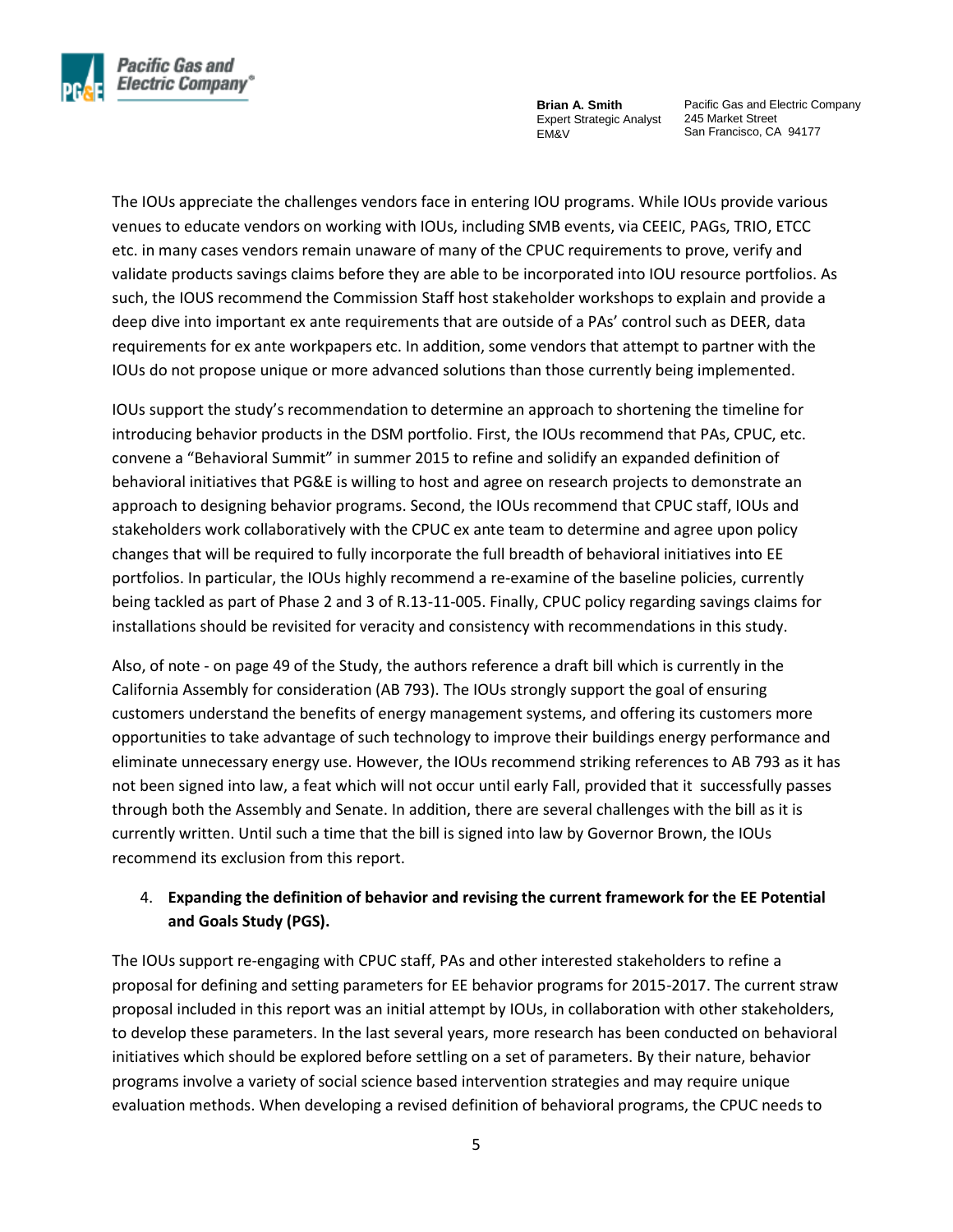

Pacific Gas and Electric Company 245 Market Street San Francisco, CA 94177

account for this complexity. The IOUs suggest that an expanded definition and path forward for behavioral initiatives in California, including the permissible ex-post evaluation methods to claim savings, be refined and solidified at the proposed "Behavioral Summit" suggested above.

The IOUs encourage the CPUC ex post team to work collaboratively with the CPUC ex ante team to determine allowable evaluation methodologies and application of associated savings for initiatives that include or are based on behavioral science approaches. For instance, PG&E recently (May 13, 2015) received an ex ante disposition for its Non-Residential Energy Audits workpaper. The Disposition claims that CPUC policy requires that energy savings claims be tied specifically to installations, except for the specific allowable comparative energy use disclosure programs, in this case HER. In addition, the Disposition goes further to suggest that the 5% market effects adders accounts for additional energy savings that could be attributed to behavior feedback initiatives, such as energy audits. This CPUC ex ante finding is troubling and runs counter to the recommendations included in the Behavioral Market Characterization Study and potentially threatens the furthering of behavioral based initiatives in future PA portfolios.

PG&E has been testing ways to leverage and incorporate Smart Meter data into its EE programs. In fact, PG&E has been running a proof of concept demonstration called Commercial Whole Building that uses Smart Meter data to verify energy savings from whole-building installations, including behavioral based activities and moving away from estimating saving only based on widget by widget installations. However, current Commission policy noted below hinders this approach from being implemented portfolio-wide.

Current CPUC policy requires that PAs only claim savings and incentivize customers for measure installations above current Title 24 code and/or industry standard practice. Not only does this policy lead to a large pool of stranded energy efficiency savings potential, it also makes it near impossible to use AMI data to estimate energy savings from EE projects as parsing out the above code or ISP elements of an EE installation is challenging much less count the benefits or reductions associated with actions unrelated to technology. The IOUs fully support using AMI data to establish baselines and measure the energy savings from energy efficiency projects and looks forward to working with CPUC staff to identify more opportunities to fully leverage this technology. The benefit of using AMI data rather than the current method of engineering estimates to calculate savings is that it can reduce uncertainty and the need for engineering judgment, and better align savings reported to the CPUC with the actual performance and reductions in energy use experienced by customers and observed through decreased usage.

Phase 2 of R.13-11-005 includes an examination of current Commission policy on baselines. The IOUs recommend that PAs claim behavioral savings based on actual energy usage reductions, taking into consideration the overall reduction in normalized metered energy consumption as a measure of energy savings. In order for PAs to fully leverage the opportunities AMI data presents, Commission policy